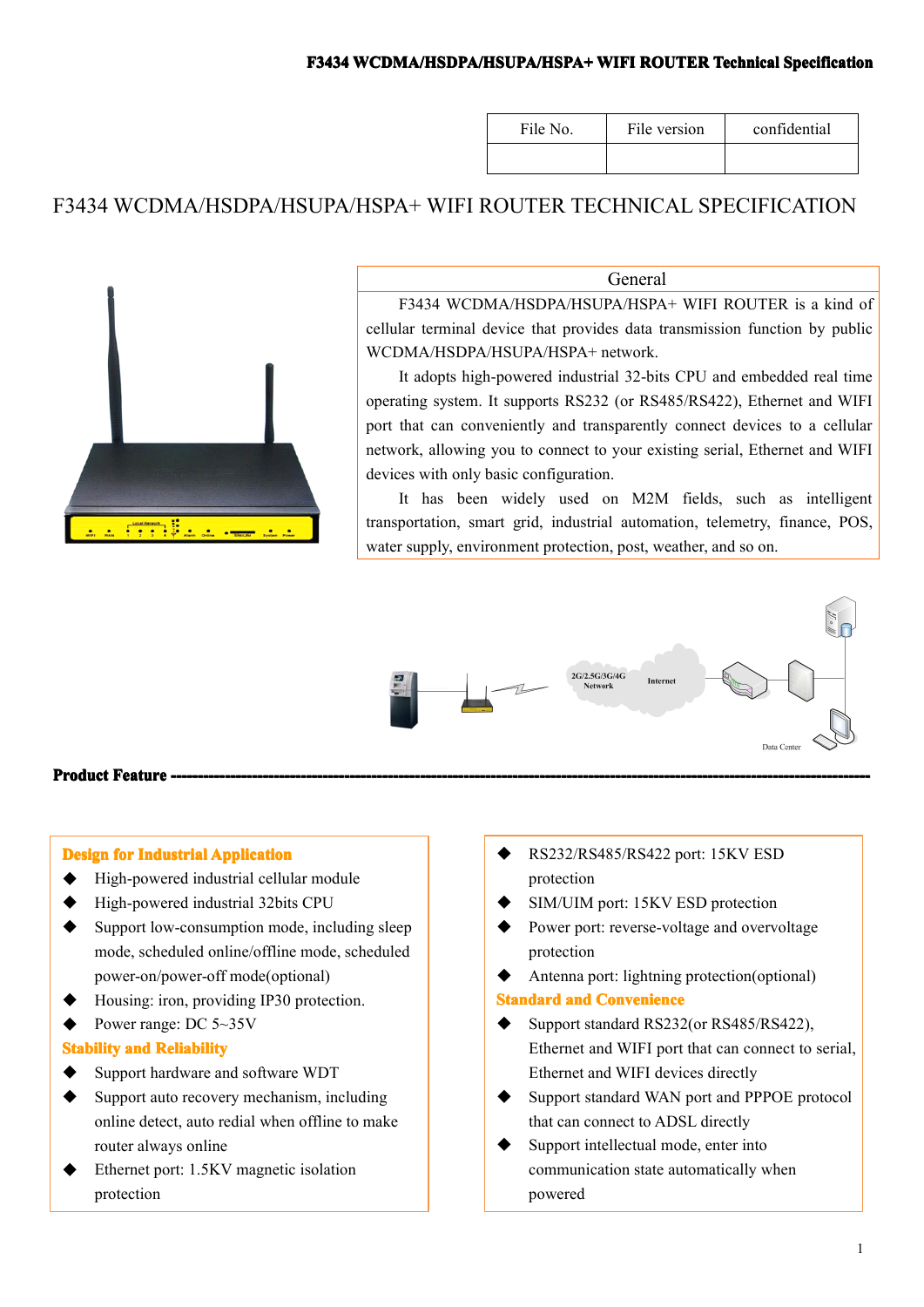- � Provide managemen<sup>t</sup> software for remote management
- Support several work modes
- Convenient configuration and maintenance interface (WEB or CLI)

### **High-performance igh-performanceigh-performance**

- **�** Support multiple WAN access methods, including static ip, DHCP, L2TP, PPTP,PPPOE,3G/HSPA.
- $\bullet$  Support double link backup between WCDMA and WAN(PPPOE, ADSL) (optional)
- $\blacklozenge$  Support VPN client(PPTP, L2TP, OPENVPN, IPSEC and GRE)(only for VPN version)
- � Support VPN server(PPTP, L2TP, OPENVPN, IPSEC and GRE)(only for VPN version)
- $\bullet$  Support local and remote firmware upgrade, import and expor<sup>t</sup> configure file.
- ◆ Support NTP, RTC embedded.
- ◆ Support mulitiple DDNS provider service.
- � Support VLANs, MAC Address clone, PPPoE Server
- WIFI support 802.11b/g/n. support AP, client, Adhoc, Repeater, Repeater Bridge and WDS(optional) mode.
- � WIFI suppor<sup>t</sup> WEP,WPA,WPA2 encryption,Support RADIUS authentication and MAC address filter.
- Support multi online trigger ways, including SMS, ring and data. Support link disconnection when timeout
- � Support APN/VPDN
- � Support DHCP server and client, firewall, NAT, DMZ host , URL block, QoS, ttraff,statistics, real time link speed statistics etc.
- � Full protocol suppor<sup>t</sup> , such as TCP/IP, UDP, ICMP, SMTP(optional), HTTP, POP3(optional), OICQ(optional), TELNET, FTP(optional), SNMP, SSHD, etc.
- Schedule Reboot, Schedule Online and Offline,etc.

# **Product ProductSpecification ------------------------------------------------------------------------------- ---------------------------------------------------------------------------------------------------------------------- ------------------------------------------------------------------------------Cellular CellularCellular CellularSpecification Specification**

| <b>Cellular Module</b> | Industrial cellular module                                                               |
|------------------------|------------------------------------------------------------------------------------------|
| Standard and Band      | UMTS/WCDMA/HSDPA/HSUPA/HSPA+850/1900/2100MHz, 850/900/1900/2100MHz(optional)             |
|                        | GSM850/900/1800/1900MHz                                                                  |
|                        | <b>GPRS/EDGE CLASS 12</b>                                                                |
| Bandwidth              | HSUPA:5.76Mbps(Upload speed)/ HSDPA:7.2Mbps(Download speed)/UMTS:384Kbps (DL/UL)/ HSPA+: |
|                        | 21Mbps(Download speed) 5.76Mbps (Upload speed)                                           |
| TX power               | $<$ 24dBm                                                                                |
| RX sensitivity         | $\leq$ -109dBm                                                                           |

#### **WIFI Specification**

| <b>Item</b> | <b>Content</b>                |
|-------------|-------------------------------|
| Standard    | IEEE802.11b/g/n               |
| Bandwidth   | IEEE802.11b/g: $54Mbps$ (max) |
|             | IEEE802.11n: 150Mbps (max)    |
| Security    | WEP, WPA, WPA2, etc.          |
|             | WPS (optional)                |
| TX power    | 21.5dBm (11g), 26dBm (11b)    |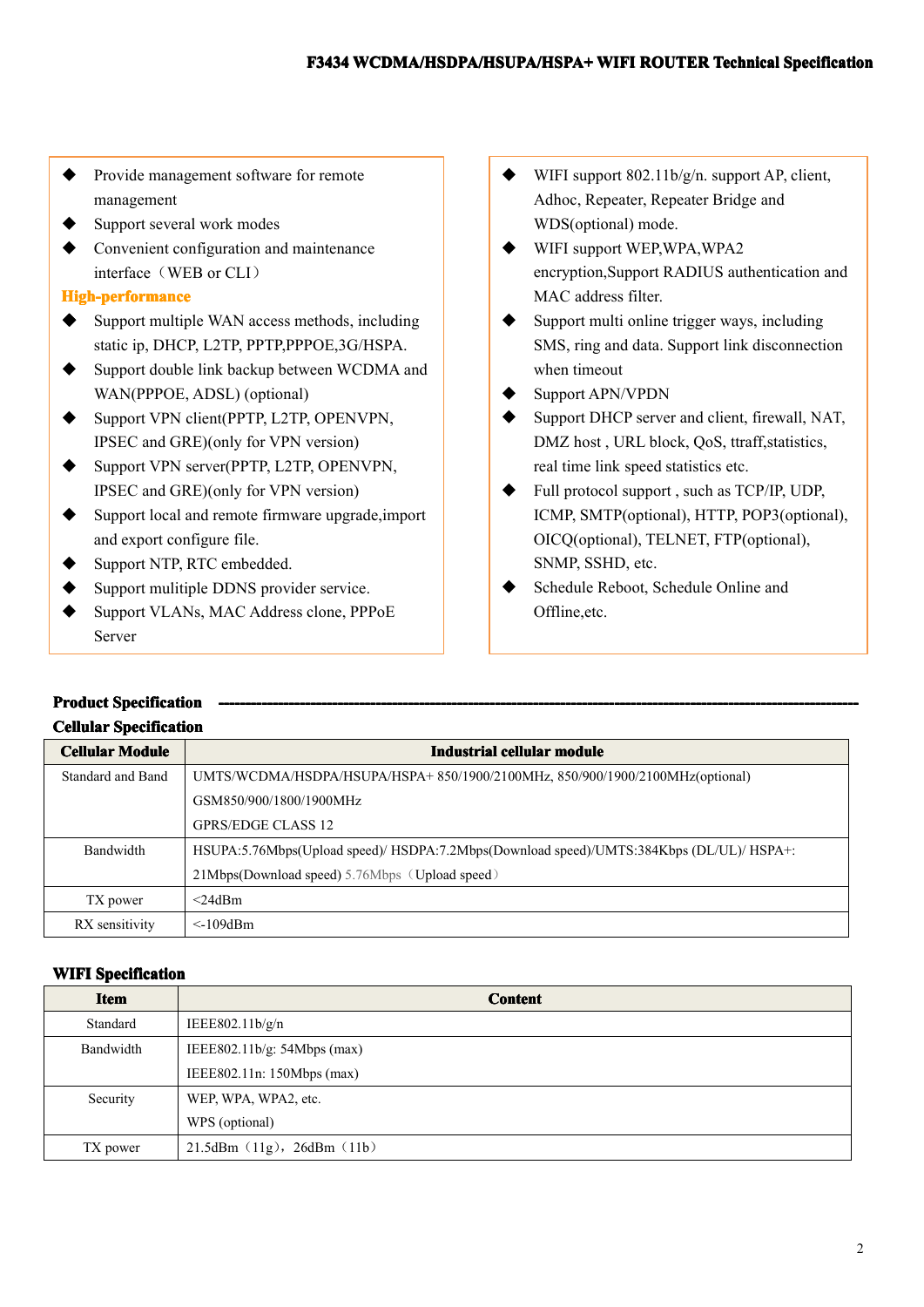# **F3434 WCDMA/HSDPA/HSUPA/HSPA+ WCDMA/HSDPA/HSUPA/HSPA+WCDMA/HSDPA/HSUPA/HSPA+WIFI ROUTER Technical TechnicalTechnical Specification SpecificationSpecification**

|--|

#### **Hardware System**

| <b>Item</b>  | <b>Content</b>          |
|--------------|-------------------------|
| <b>CPU</b>   | Industrial 32bits CPU   |
| <b>FLASH</b> | 8MB(Extendable to 64MB) |
| <b>SDRAM</b> | 64MB                    |

#### **Interface type**

| <b>Item</b> | <b>Content</b>                                                                            |
|-------------|-------------------------------------------------------------------------------------------|
| <b>WAN</b>  | 1 10/100 Mbps WAN port(RJ45), auto MDI/MDIX, 1.5KV magnetic isolation protection          |
| LAN         | 4 10/100 Mbps Ethernet ports(RJ45), auto MDI/MDIX, 1.5KV magnetic isolation protection    |
| Serial      | 1 RS232(or RS485/RS422) port, 15KV ESD protection                                         |
|             | Data bits: 5, 6, 7, 8                                                                     |
|             | Stop bits: 1, 1.5(optional), 2                                                            |
|             | Parity: none, even, odd, space(optional), mark(optional)                                  |
|             | Baud rate: 2400~115200 bps                                                                |
| Indicator   | "Power", "System", "Online", "Alarm", " Local Network ", "WAN", "WIFI", "Signal Strength" |
| Antenna     | Cellular: Standard SMA female interface, 50 ohm, lighting protection(optional)            |
|             | WIFI: Standard SMA male interface, 50 ohm, lighting protection(optional)                  |
| SIM/UIM     | Standard 3V/1.8V user card interface, 15KV ESD protection                                 |
| Power       | Standard 3-PIN power jack, reverse-voltage and overvoltage protection                     |
| Reset       | Restore the router to its original factory default settings                               |
| <b>USB</b>  | Standard A type USB host interface (reserved)                                             |
|             | ocal Network<br>Online<br>WIF<br>Power<br>Svstem<br>Console<br>Power                      |

#### **Power supply**

|  | <b>Item</b>                  | <b>Content</b>  |
|--|------------------------------|-----------------|
|  | Standard Power   DC 12V/1.5A |                 |
|  | Power range                  | DC $5\sim35V$   |
|  | Consumption                  | $<$ 450mA (12V) |

#### **Physical Characteristics**

| Item    | `onton                                     |
|---------|--------------------------------------------|
| Aousing | IP30 protection<br>r, providing '<br>Iron, |